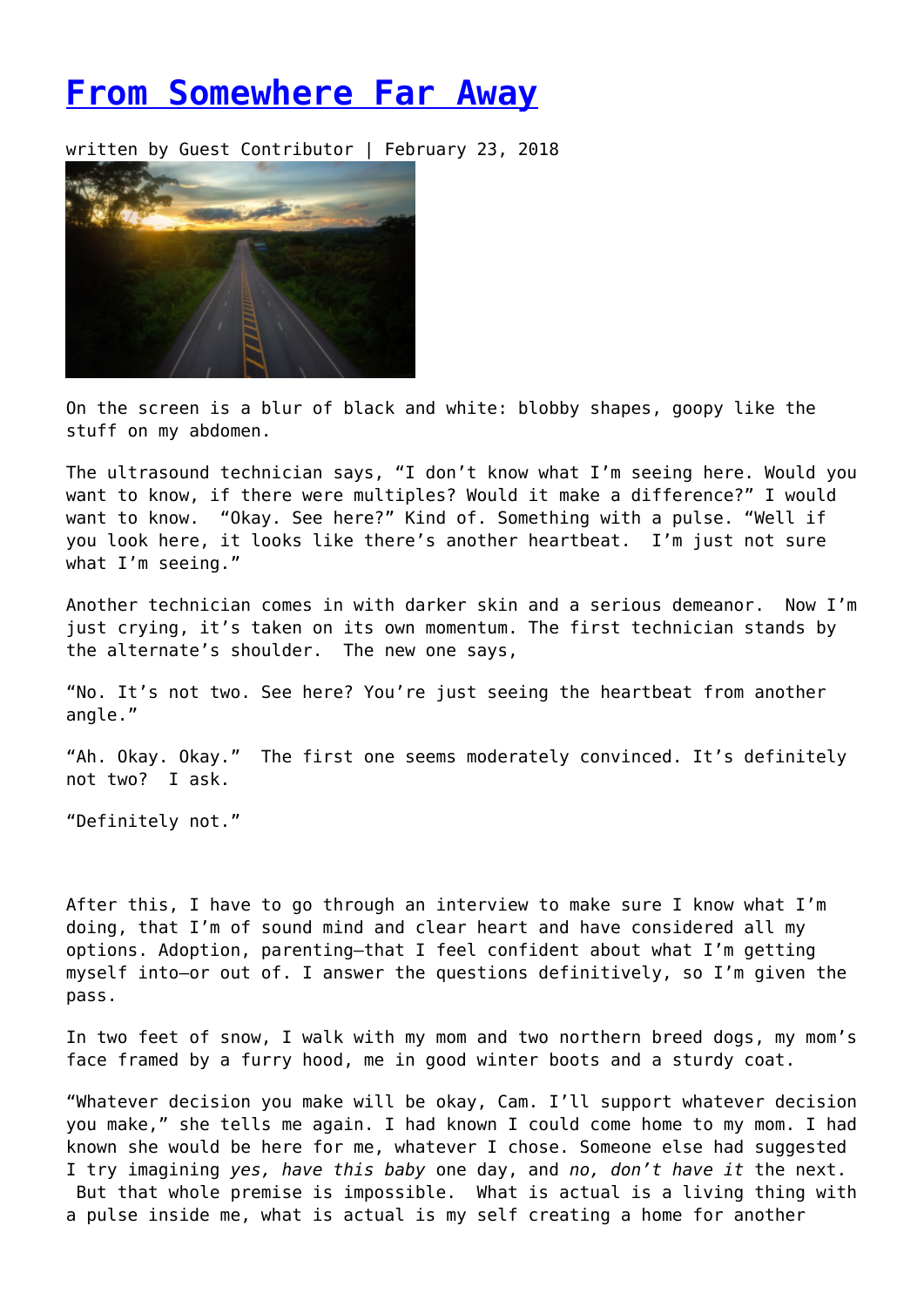self, my own blood faster, progesterone coursing through my system, and—I feel it's so—a new spirit within me. To make a decision, as though rationality could come gallantly in with the power of deductive thought, is, in a way, ridiculous. It is not about that.

Weirdly, then, something else has to happen. The woman with whom I have distance counseling sessions, Shawnie, says I have to receive this pregnancy, no matter what choice I make. I can picture Shawnie, her long brown hair falling softly around her face, her soulful brown eyes, her tan shoulders and long limbs. I can hear the lilt of her Kiwi accent, and I can imagine her at the playground with her six-year-old son, the gum trees around us. I can almost smell the ocean. I have to sit with this spirit, Shawnie tells me, I have to feel her. We feel it's a her. And then I can make whatever choice I will make. I must accept that it's bigger than-truly-she says, I can conceive of.

We conceived! That's the miracle. Cock, an odiferous armpit, scraggly hair and insecurity, a self I never got to be at sixteen; weed, a bottle of wine, riding a rental car in New Zealand, skinny dipping stoned on New Year's Eve, sharing a bed with another couple, heat waves of jealousy, washed ashore after Waikeke Island, riding bikes and doing psychedelics that mute me, staying in a cottage beside a field of cows on the South Island. A swath of tears and a convergence of endings. Leaving the Southern Hemisphere again. Leaving him. Losses tied to other losses, other endings.

After finding out at a café in Melbourne, I call to tell him. Zach comes back from work early and waits for me on the porch, strumming a guitar to pass the time, and says,

"Well. It kind of makes sense, doesn't it? This being the central issue of why we won't work long term. Now we're ending, and now this is happening." I don't know that this makes sense. I don't know anything. I only know I'm pregnant.

My Australian friend ten years my senior, a powerhouse of a woman who shares custody—amicably—of her twelve year-old, tells me she's good with infants, that all I have to really know is whether I believe in Zach as a good person, not whether we will work.

"Alternatively," she says, "since I get pregnant when I look at a penis, the way I go, if you want to go that way, is the pill, which feels more natural than the surgical option."

Zach, once we're back at his outdoor shack, asks me how I feel. I don't know.

"But do you feel a little bit happy, that you're pregnant?" Yes. I feel a little bit happy.

He looks me in the eyes; his own a dark and wild galaxy.

"Don't have this baby." I look back at him, feeling younger than sixteen, but I don't have anything to say.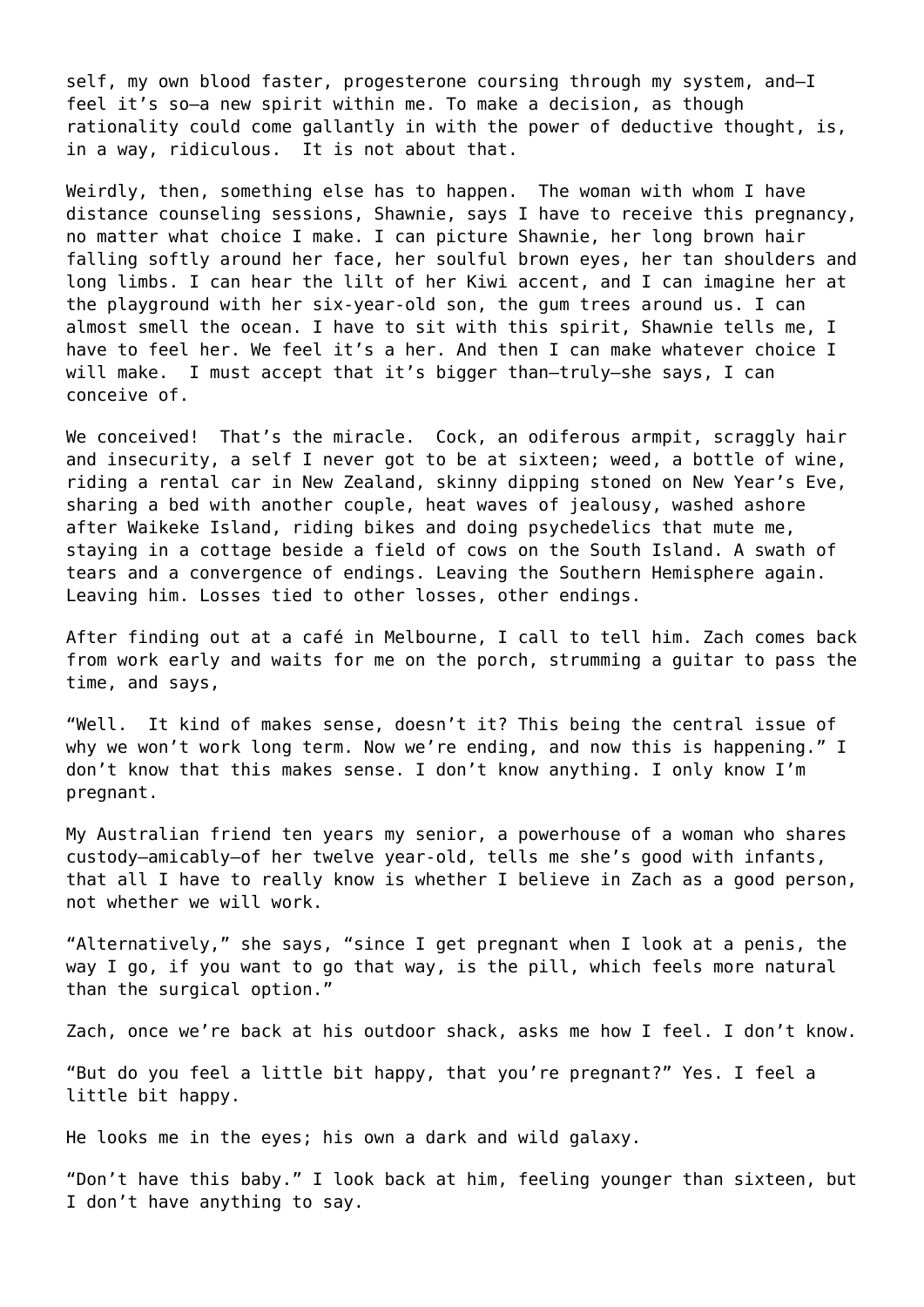I fly to the U.S. the next day.

I met Zach at a Contact Improvisation jam. He was just a tall lanky young smelly guy the first and second times I saw him; someone to ignore or be a tad annoyed by. Why do these too-young throwback hippies have to come in and try to make Contact cool? I just wanted to dance with my friends. But then Zach took my class, the Upside Down Locomotion one I taught a few times, and I kept calling him "Jack."

"It's Zach," he kept correcting me, not impatiently. And then he ended up at another spot where I'd been hanging out: the stoner house where my brother spent his evenings and occasional days, long-boarding down steep hills with musician dudes, smoking bongs and playing video games. With Zach there, two disparate worlds converged, and I got to be the Cool Older Woman, an Expert at Contact Improvisation no less, with words of wisdom to share with him: "Avoid the power-hungry, the creepy, the overconfident. Don't be a predatory guy." But we were falling.

My mom hates Zach, which I receive appreciatively. "He's an asshole, Cam. And I hate the way he looks. He literally makes my skin crawl when I see photos of him." She never liked the sound of him during the brief time we were together, and the dislike has strengthened and solidified after I am pregnant and he is adamant that I terminate. Her hate of him undermines his sway over me, which is a psychic dark rye and black and blue of Van Gogh, a starry night and watery undertow of so many un-nameable things: power, desirability, the invention of family, part fitting into part, the seductive pull of possibility. Where am I?

On Skype Zach says,

"Don't do this to me. You can have another family." On Skype he pulls out his cock and watches me touch myself, as he touches himself. My breasts are enormous. Where is he?

The day of, he's driving through the country in his beat-up VW, and he's not available to talk. Anger courses through me, burping and broiling—I don't want it. In my mother's living room, the matching couch and love seat feature printed pink flowers in bloom. I crouch on the carpet in child's pose, trying to bleed out my feelings onto giant sheets of paper using magic marker. Grief is better than this. Two hours ago there was another pulse in me, and now there's a thread of copper wire, a T-shaped IUD.

I'm swaddled in the fold of my family's company. I make my mom and Steve, my stepdad, chocolate chip cookies. We watch American Idol on TV. We cry when Candice Glover wins. She's twenty-three, the same age as Zach. I cry a lot, unexpectedly, whenever and wherever: in the basement where my mom works on her computer. "Do you think there were multiples, Mom? What if there were multiples?"

"There weren't. And you made the right decision, because you made it. I know it feels impossible to imagine now, but you'll come through this. I promise." And it's true, puncturing the despair are moments of awe, a kind of vertigo